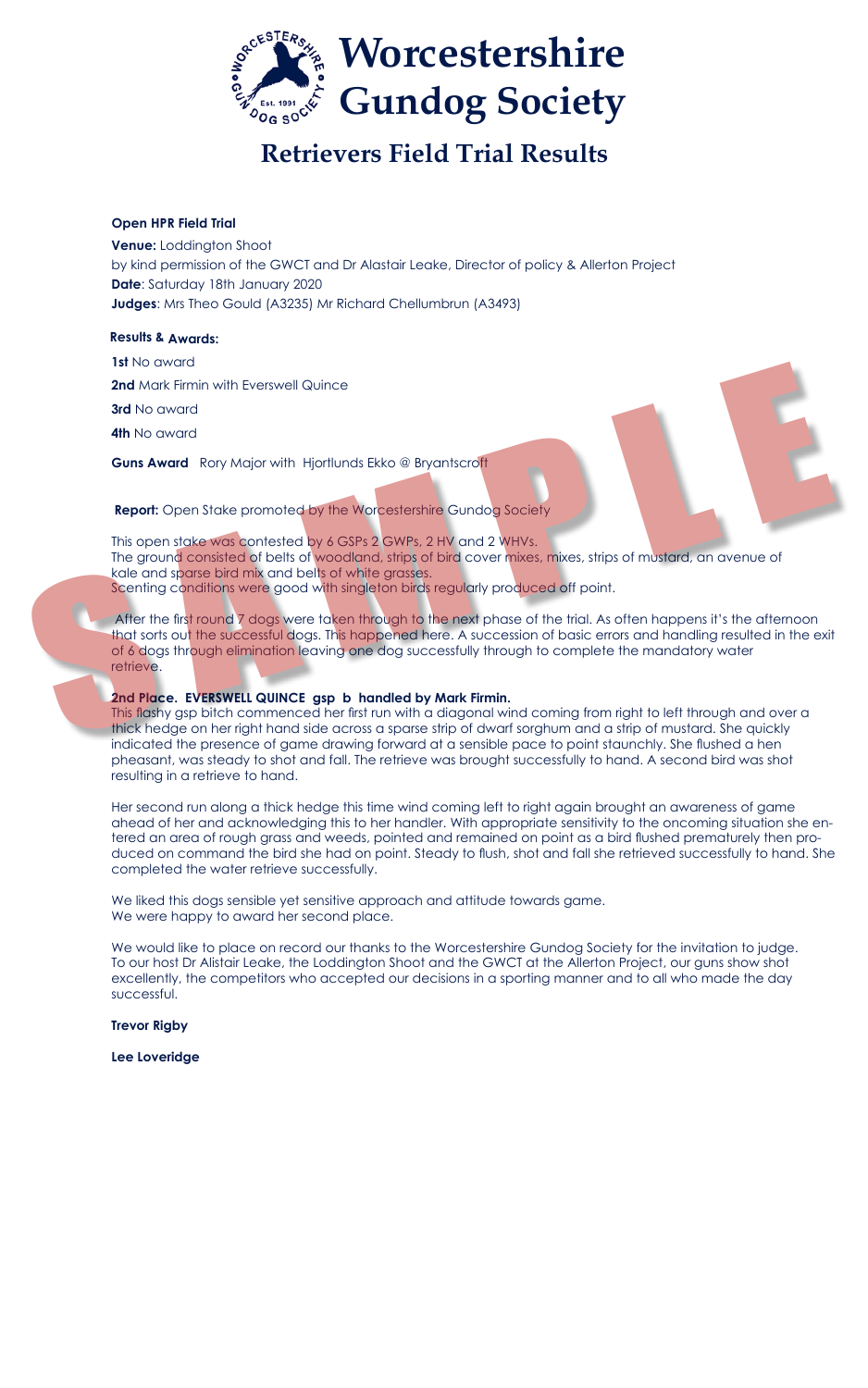

## **Hunt Point Retrieve Field Trial Results**

### **Open HPR Field Trial**

**Venue:** Wappenshall Shoot, Telford. By kind permission of Jonathan Crow **Date**: Thursday 18th October 2018 **Judges**: Ms Suzi Burton (A2996) and Mr Simon Kirby (NP)

1st John Cottrell's Brittany, Lilymoorland Gypsy. **2nd** Jason Hudson's Korthals Griffon Floh V D Wieelerveldenat Fechilindream **3rd** Libby Mellor's GSP Winterwell Inca Gold to Evagrove. **4th** No award

## **Results & Awards:**

**Guns Award** John Wordsworth's Brittany SH CH Tournesol Lagan

**Report:** Open Stake promoted by the Worcestershire Gundog Society

Thanks to the W.G.D.S for the invitation to judge along with Suzi Burton (A Panel), and particularly to Lloyd Birch (FT Sec) who works hard on making these days run and securing fantastic ground, Jonathan Crow the landowner, Dave Whittingham the steward of the beat, Chris guest and her picking up dog, Harry Birch who carried the red flag, Nicola Griffiths-Rose the game carrier, and the guns Dave Bayliss, Dave Buggins, Les Gardner and Jon Parkes.

We had a full card of 12 dogs, 3 Hungarian Vizslas, 2 Brittanies, 1 Large Munsterlander, 1 Korthals Griffon, 2 German Wirehaired Pointers, 1 Weimaraner and 2 German Shorthaired Pointers.

It was a very cold, sunny morning. We had a short walk to the open fields of roots where we started the trial, having been told that there was enough open ground to run all the dogs and giving them the chance to show off how these dogs can run. We went into woodland, cover crops and closer cover for the second round.

We had 3 awards on the day.

### **1st John Cottrell's Brittany, Lilymoorland Gypsy.**

Running number 2, the first run was a text book pattern and ground treatment, the dog ranging to the edges of the beat, and adjusting as the wind changed from a slight cheek wind which dropped off to nothing as the dog had to change direction around the field. Pacey and stylish. The second run was in thick cover around a pond initially. Finding no birds, the handler decided to head into the dense woodland, taking a gun and judge with him. It paid off, as eventually the dog went on staunch point under thick cover and the handler was asked to produce the pheasant, the dog went in with no hesitation and sat with no command or whistle, steady as the gun took a shot. However the wood was so thick that the bird was unable to be shot. The handler was later called up for a blind retrieve on partridge from roots, making a difficult retrieve look very easy. Good water retrieve.

### **2nd Jason Hudson's Korthals Griffon Floh V D Wieelerveldenat Fechilindream.**

Running number 11, the first run was text book, running a wide and flat beat. The dog used the wind well and ranged at great distance, the handler allowing the dog to work, and being quiet in his commands. Second run was in thick cover in a belt of woodland. The birds were moving on and made it difficult to point, but one of the lifting birds was shot in a strip of roots outside of the wood and he made a clean blind retrieve. We called him in for a third run in maize to get a point which he got, producing a couple of birds which were shot. We come out of the maize for one of the retrieves, which he made cleanly. Water retrieve was good.

#### **3rd Libby Mellor's GSP Winterwell Inca Gold to Evagrove.**

Running number 10, on the first run the dog ranged with pace and drive but the ground coverage could have been better in places. Second run was in woodland with thick cover and it was not long before the dog was on point, we asked to produce the bird and she did and sat. The bird was missed and working on the dog pointed and produced again and this time the bird was shot outside the wood. We went outside the wood for the retrieve which was completed with ease. Water retrieve was completed with some handling.

Finally I would like to thank all the competitors for a great day and thanks to Suzi Burton for being such a great mentor for the day

#### **Report from Simon Kirby (non panel)**